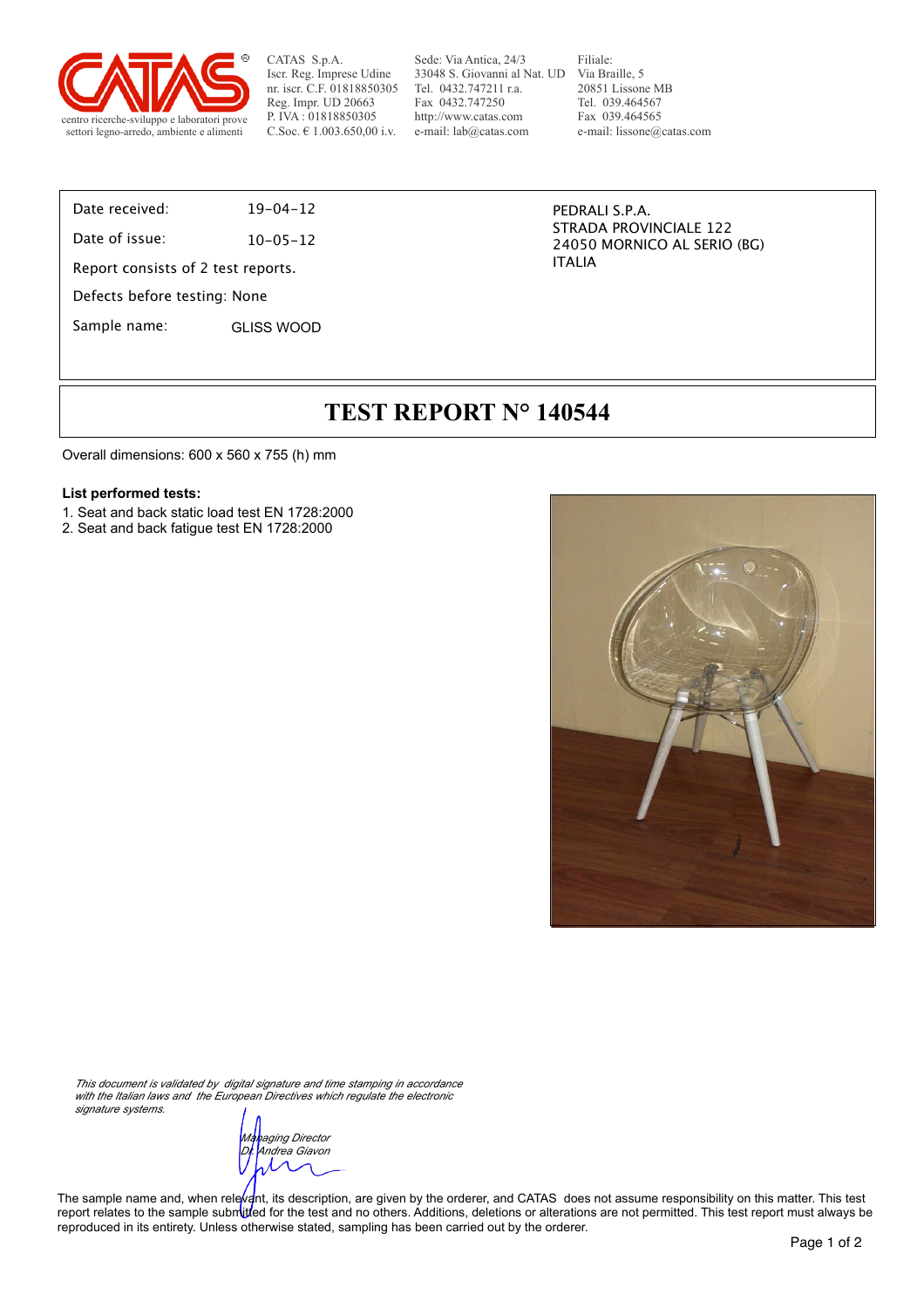

Sede: Via Antica, 24/3 33048 S. Giovanni al Nat. UD Via Braille, 5 Tel. 0432.747211 r.a. Fax 0432.747250 http://www.catas.com e-mail: lab@catas.com

Filiale: 20851 Lissone MB Tel. 039.464567 Fax 039.464565 e-mail: lissone@catas.com

# **TEST REPORT N° 140544**

Date of issue: 10-05-12 Sample name: GLISS WOOD Sample weight Not determined







Bottom view

The sample name and, when relevant, its description, are given by the orderer, and CATAS does not assume responsibility on this matter. This test report relates to the sample submitted for the test and no others. Additions, deletions or alterations are not permitted. This test report must always be reproduced in its entirety. Unless otherwise stated, sampling has been carried out by the orderer.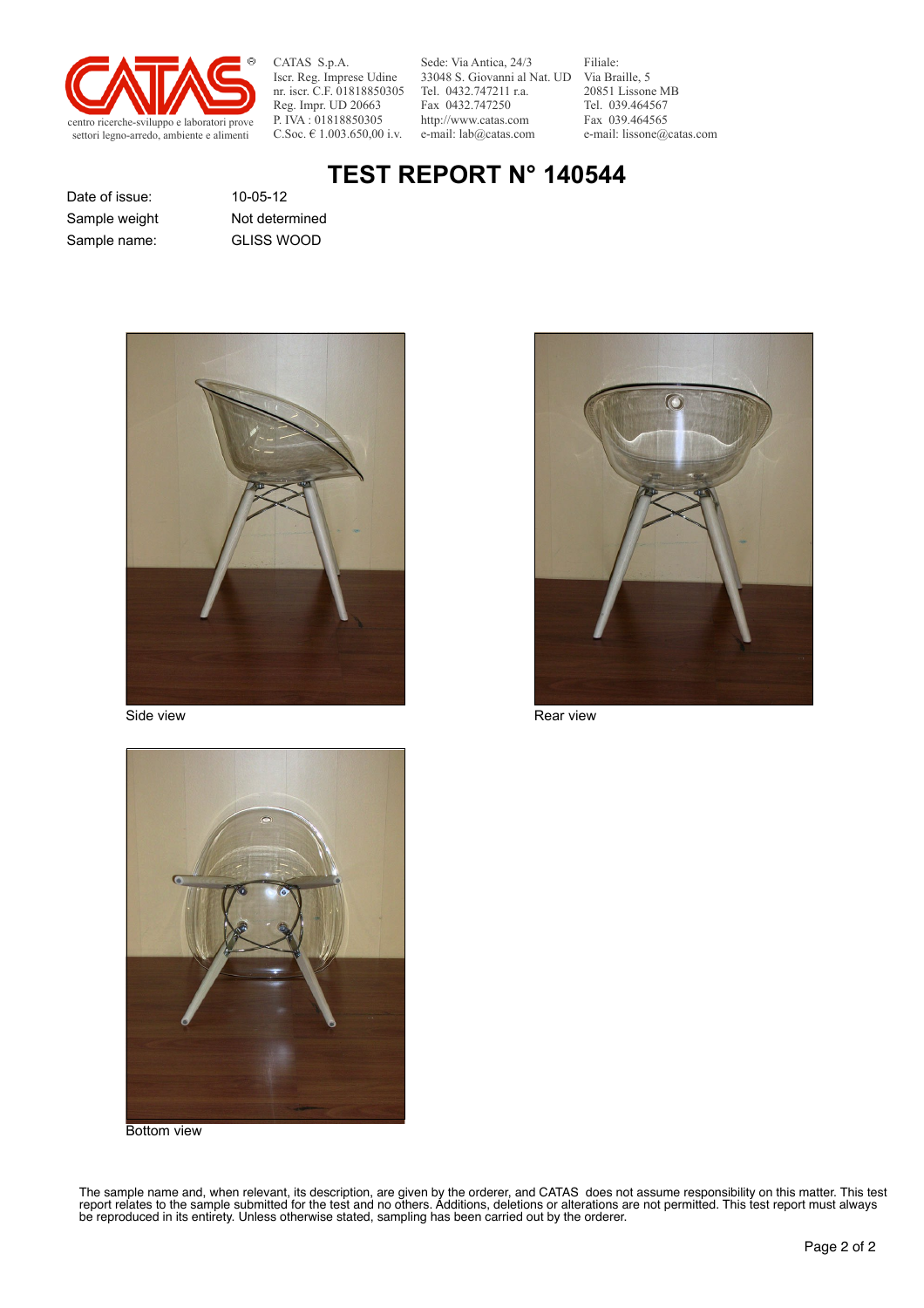

Sede: Via Antica, 24/3 33048 S. Giovanni al Nat. UD Via Braille, 5 Tel. 0432.747211 r.a. Fax 0432.747250 http://www.catas.com e-mail: lab@catas.com

Filiale: 20851 Lissone MB Tel. 039.464567 Fax 039.464565 e-mail: lissone@catas.com



# TEST REPORT 140544 / 1

Date received: 19-04-12 Date of test: 26-04-12 Date of issue: 10-05-12



PEDRALI S.P.A. STRADA PROVINCIALE 122 24050 MORNICO AL SERIO (BG) ITALIA

**Seat and back static load test EN 1728:2000**

Seat and back static load test, clause 6.2.1

Test results:

| Seat load | Back force | Number    | Remarks    |
|-----------|------------|-----------|------------|
| N         | N          | of cycles |            |
| 2.000     | 700        | 10        | No defects |

Seat front edge static load, clause 6.2.2

| Seat load<br>N | Number<br>of cycles | Remarks    |
|----------------|---------------------|------------|
| 2.000          | 10                  | No defects |

Note:

The test has been carried out according to table 1 of EN 15373:2007, level 3 - severe.

*This document is validated by digital signature and time stamping in accordance with the Italian laws and the European Directives which regulate the electronic signature systems.*

*Managing Director Dr. Andrea Giavon*

pag. 1/1 The sample name and, when relevant, its description, are given by the orderer, and CATAS does not assume responsibility on this matter. This test report relates to the sample submitted for the test and no others. Additions, deletions or alterations are not permitted. This test report must always be reproduced in its entirety. Unless otherwise stated, sampling has been carried out by the orderer.